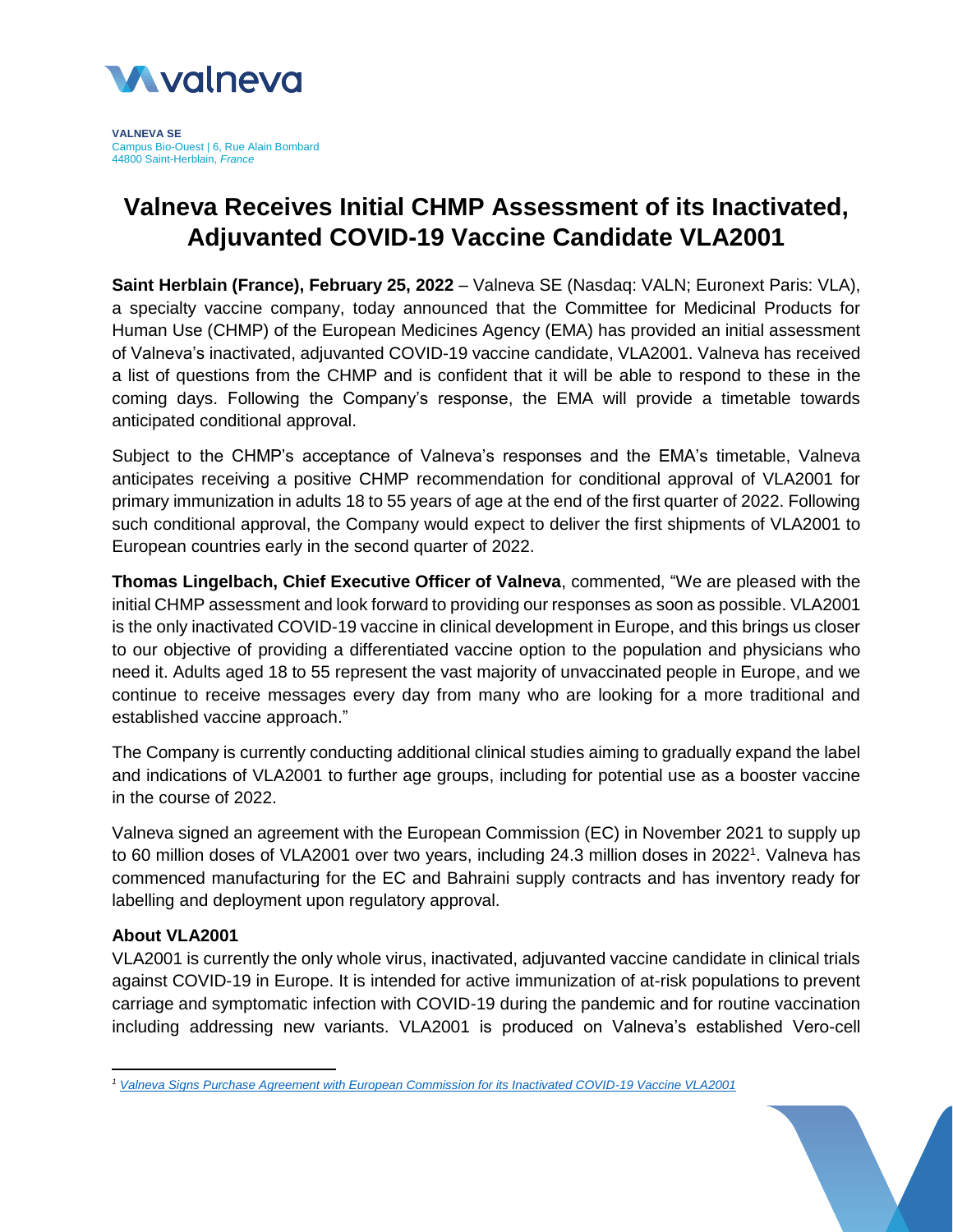

platform, leveraging the manufacturing technology for Valneva's licensed Japanese encephalitis vaccine, IXIARO<sup>®</sup>. VLA2001 consists of inactivated whole virus particles of SARS-CoV-2 with high S-protein density, in combination with two adjuvants, alum and CpG 1018. This adjuvant combination has consistently induced higher antibody levels in preclinical experiments than alumonly formulations and shown a shift of the immune response towards Th1. CpG 1018 adjuvant, supplied by Dynavax Technologies Corporation (Nasdaq: DVAX), is a component of the US FDAand EMA-approved HEPLISAV-B® vaccine. VLA2001's manufacturing process, which has already been upscaled to final industrial scale, includes chemical inactivation to preserve the native structure of the S-protein. VLA2001 is expected to conform with standard cold chain requirements (2 to 8 degrees Celsius).

### **About Valneva SE**

Valneva is a specialty vaccine company focused on the development and commercialization of prophylactic vaccines for infectious diseases with significant unmet medical need. The Company takes a highly specialized and targeted approach to vaccine development and then applies its deep understanding of vaccine science to develop prophylactic vaccines addressing these diseases. Valneva has leveraged its expertise and capabilities both to successfully commercialize two vaccines and to rapidly advance a broad range of vaccine candidates into and through the clinic, including candidates against Lyme disease, the chikungunya virus and COVID-19.

### **Media & Investor Contacts**

Laëtitia Bachelot-Fontaine VP Global Communications & European Investor Relations M +33 (0)6 4516 7099 laetitia.bachelot-fontaine@valneva.com

Joshua Drumm, Ph.D. VP Global Investor Relations M +001 917 815 4520 joshua.drumm@valneva.com

### **Forward-Looking Statements**

This press release contains certain forward-looking statements relating to the business of Valneva, including with respect to the progress, timing, design, data read-outs, anticipated results and completion of clinical trials of VLA2001 and with respect to possible regulatory approval of VLA2001. In addition, even if the actual results or development of Valneva are consistent with the forwardlooking statements contained in this press release, those results or developments of Valneva may not be indicative of future results. In some cases, you can identify forward-looking statements by words such as "could," "should," "may," "expects," "anticipates," "believes," "intends," "estimates," "aims," "targets," or similar words. These forward-looking statements are based on the current expectations of Valneva as of the date of this press release and are subject to a number of known and unknown risks and uncertainties and other factors that may cause actual results, performance or achievements to be materially different from any future results, performance or achievement expressed or implied by these forward-looking statements. In particular, the expectations of Valneva could be affected by, among other things, uncertainties involved in the development and manufacture of vaccines, unexpected clinical trial results, unexpected regulatory actions or delays, competition in general, currency fluctuations, the impact of the global and European credit crisis, the ability to obtain or maintain patent or other proprietary intellectual property protection and the impact of the COVID-19 pandemic. In light of these risks and uncertainties, there can be no assurance that